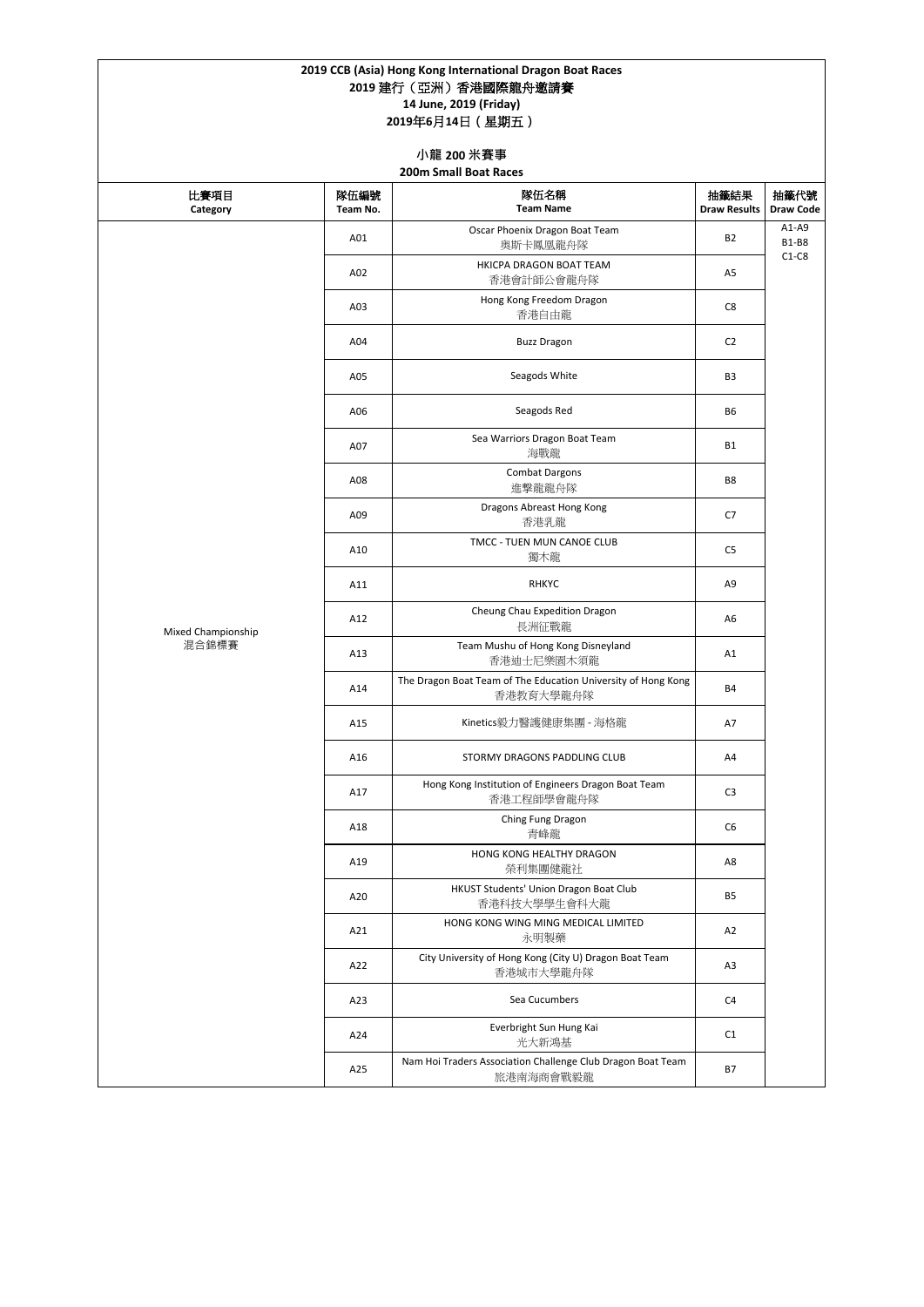|                                                    | <b>B01</b> | <b>BCF PIP Team Courage</b>             | C <sub>3</sub> | $A1-A9$<br><b>B1-B8</b> |
|----------------------------------------------------|------------|-----------------------------------------|----------------|-------------------------|
|                                                    | <b>B02</b> | Clube de Canoagem Baía do Mar<br>海灣獨木舟會 | <b>B8</b>      | $C1-C8$                 |
|                                                    | <b>B03</b> | Chinese Taipei A-La Team<br>中華台北 - 阿拉戰隊 | <b>B2</b>      |                         |
|                                                    | <b>B04</b> | Flecha Roja                             | C <sub>4</sub> |                         |
|                                                    | <b>B05</b> | <b>Spanish Dragons</b>                  | A1             |                         |
|                                                    | <b>B06</b> | Invincible Taiwan Invincible            | <b>A7</b>      |                         |
|                                                    | <b>B07</b> | <b>PODSI DKI Jakarta</b>                | C <sub>2</sub> |                         |
|                                                    | <b>B08</b> | <b>Thailand Dragon Boat</b>             | <b>B6</b>      |                         |
|                                                    | <b>B09</b> | <b>KPMG Singapore</b>                   | A <sub>8</sub> |                         |
|                                                    | <b>B10</b> | <b>Tokyo Dragon Boat Club</b><br>東京龍舟   | C7             |                         |
|                                                    | <b>B11</b> | <b>Outback Dragons Dubbo</b>            | <b>B5</b>      |                         |
|                                                    | <b>B12</b> | <b>Weekend Fighters DragonBoat</b>      | <b>B1</b>      |                         |
| <b>International Mixed Championship</b><br>國際混合錦標賽 | <b>B13</b> | Pink Challengers BCWA Malaysia<br>粉紅战士  | C <sub>5</sub> |                         |
|                                                    | <b>B14</b> | <b>Filipino Dragons (Singapore)</b>     | <b>B7</b>      |                         |
|                                                    | <b>B15</b> | <b>Skrine Dragons</b>                   | A <sub>9</sub> |                         |
|                                                    | <b>B16</b> | <b>Summer Dragons/US Navy</b>           | C8             |                         |
|                                                    | <b>B17</b> | Typhoon                                 | A <sub>6</sub> |                         |
|                                                    | <b>B18</b> | The Sloths Dragon Boating Club          | A2             |                         |
|                                                    | <b>B19</b> | Maroochy Sea Serpents - Red             | A3             |                         |
|                                                    | <b>B20</b> | <b>Maroochy Sea Serpents - Gold</b>     | A4             |                         |
|                                                    | <b>B21</b> | Newcastle Dragon Hunters - Purple       | C1             |                         |
|                                                    | <b>B22</b> | Newcastle Dragon Hunters - Red          | <b>B4</b>      |                         |
|                                                    | <b>B23</b> | <b>CU DRAGON BOAT THAILAND</b>          | <b>B3</b>      |                         |
|                                                    | <b>B24</b> | <b>PYROS Dragonboat Team</b>            | C6             |                         |
|                                                    | <b>B25</b> | LBT Denver Dragonboat Club              | A <sub>5</sub> |                         |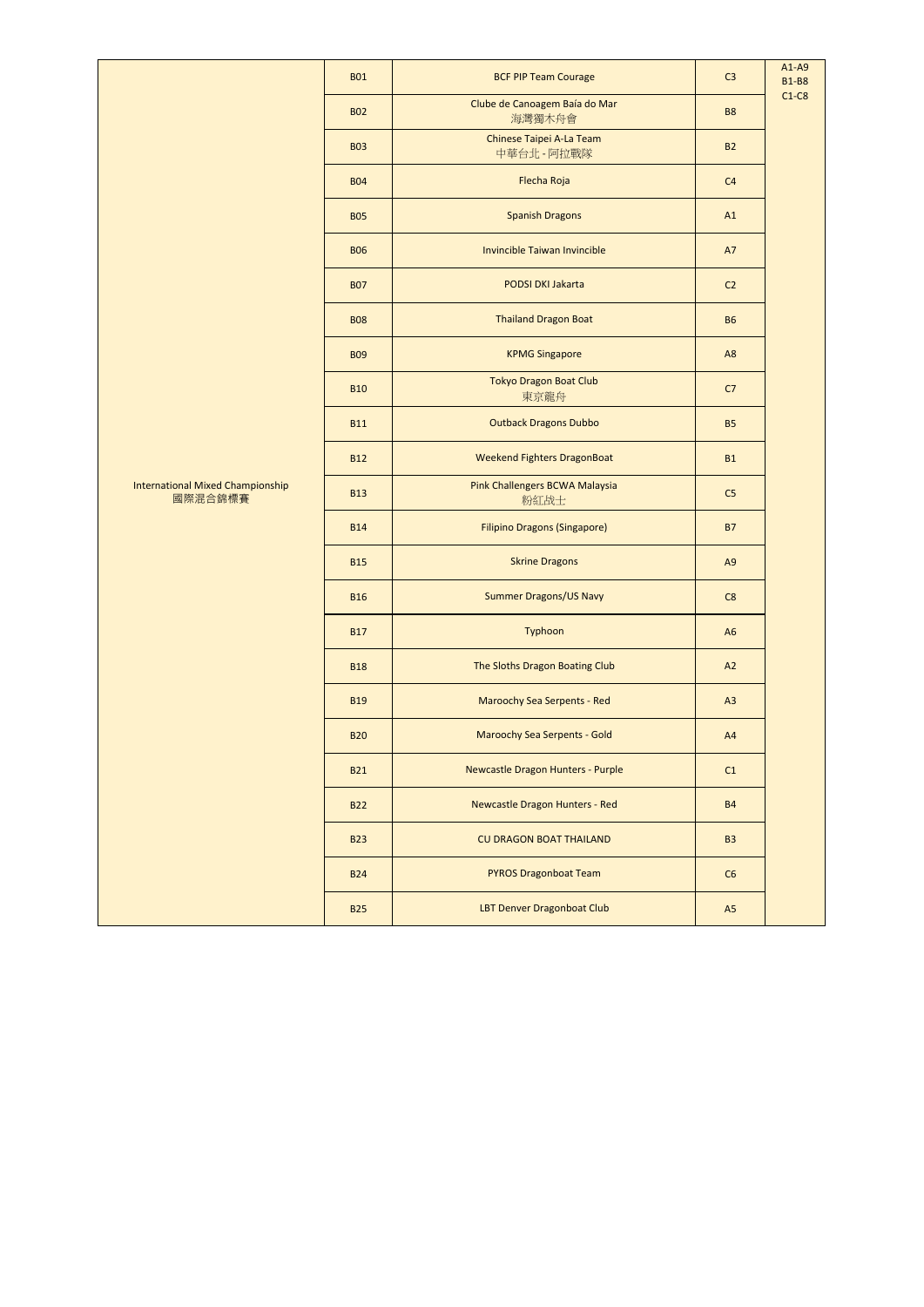|                                                 | CO <sub>1</sub> | Hong Kong Construction United Fishery Dragon Boat Team<br>香港建築聯漁龍       | A3             | A2-A7<br><b>B2-B6</b>   |
|-------------------------------------------------|-----------------|-------------------------------------------------------------------------|----------------|-------------------------|
| San Mig Light Women's Championship<br>生力清啤女子錦標賽 | CO <sub>2</sub> | Lau Wing Kee Fei Dragon<br>劉榮記蜚龍                                        | A7             |                         |
|                                                 | CO <sub>3</sub> | HKGGA Dragon Boat Team<br>香港女童軍龍舟隊                                      | A2             |                         |
|                                                 | CO <sub>4</sub> | <b>RHKYC</b>                                                            | <b>B2</b>      |                         |
|                                                 | CO <sub>5</sub> | Team Mushu of Hong Kong Disneyland<br>香港迪士尼樂園木須龍                        | <b>B6</b>      |                         |
|                                                 | CO6             | STORMY DRAGONS PADDLING CLUB                                            | A4             |                         |
|                                                 | CO <sub>7</sub> | Lik Sun Engineering Bon du Fond<br>力伸工程妳小龍                              | A <sub>5</sub> |                         |
|                                                 | CO8             | NIPPON PAINT (H.K.)CO.,LTD                                              | B <sub>3</sub> |                         |
|                                                 | CO <sub>9</sub> | HKUST Students' Union Dragon Boat Club<br>香港科技大學學生會科大龍                  | <b>B5</b>      |                         |
|                                                 | C10             | HKBU DRAGON BOAT TEAM<br>香港浸會大學龍舟隊                                      | A <sub>6</sub> |                         |
|                                                 | C11             | <b>AWA Globe Paddlers</b>                                               | <b>B4</b>      |                         |
|                                                 | D <sub>01</sub> | <b>BCF PIP Team Hope</b>                                                | <b>B7</b>      | $A1-A7$<br><b>B1-B7</b> |
|                                                 | D <sub>02</sub> | <b>BCF PIP Team Courage</b>                                             | A <sub>5</sub> | $C2-C7$                 |
|                                                 | <b>D03</b>      | Temasek Polytechnic Dragon Boat Team<br>淡马锡理工学院                         | A <sub>6</sub> |                         |
|                                                 | D <sub>04</sub> | dongguanshitian Dragon Boat Team<br>東莞沙田龍舟隊                             | <b>B2</b>      |                         |
|                                                 | <b>D05</b>      | <b>Thailand Dragon Boat</b>                                             | A4             |                         |
|                                                 | <b>D06</b>      | <b>KPMG Singapore</b>                                                   | A2             |                         |
|                                                 | <b>D07</b>      | <b>Summer Shoguns</b>                                                   | A1             |                         |
|                                                 | <b>D08</b>      | <b>Outback Dragons Dubbo</b>                                            | <b>B6</b>      |                         |
|                                                 | D <sub>09</sub> | Windsor Arch Nanhai Jiu Jiang Dragon Boat Women's Team<br>名门世家南海九江女子龙舟队 | C <sub>4</sub> |                         |
| International Women's Championship              | D <sub>10</sub> | Pink Challengers BCWA Malaysia<br>粉紅战士                                  | <b>B4</b>      |                         |
| 國際女子錦標賽                                         | D11             | Water Vipers Powered By Afterburn Fitness<br>激光蛇隊                       | A3             |                         |
|                                                 | D <sub>12</sub> | <b>Filipino Dragons (Singapore)</b>                                     | C <sub>5</sub> |                         |
|                                                 | D <sub>13</sub> | <b>Summer Dragons/US Navy</b>                                           | C <sub>3</sub> |                         |
|                                                 | D <sub>14</sub> | <b>Typhoon Firestorm</b>                                                | <b>B1</b>      |                         |
|                                                 | D <sub>15</sub> | TAIWAN SEEKER DRAGON BOAT CLUB<br>台灣SEEKER龍舟隊                           | <b>B5</b>      |                         |
|                                                 | D <sub>16</sub> | The Sloths Dragon Boating Club                                          | C7             |                         |

| D <sub>17</sub> | <b>Maroochy Sea Serpents</b>      | <b>B3</b>      |  |
|-----------------|-----------------------------------|----------------|--|
| D <sub>18</sub> | Newcastle Dragon Hunters - Purple | C <sub>2</sub> |  |
| D <sub>19</sub> | Newcastle Dragon Hunters - Red    | A7             |  |
| D <sub>20</sub> | <b>PYROS Dragonboat Team</b>      | C6             |  |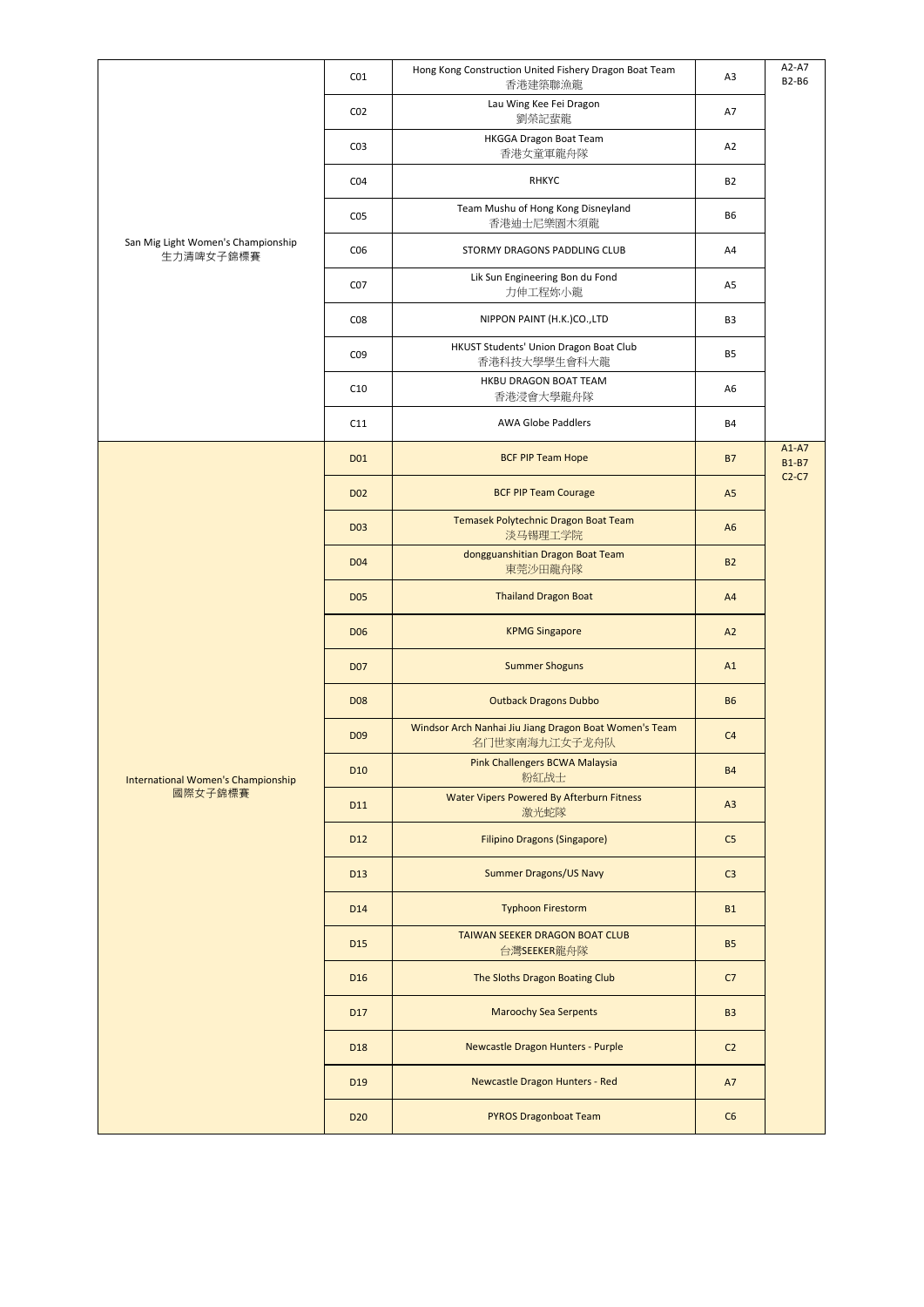|                 |                                                                          |                | $A1-A9$                 |
|-----------------|--------------------------------------------------------------------------|----------------|-------------------------|
| E01             | Wing Lee Group Win Dragon<br>Oscar Phoenix Dragon Boat Team B            | D <sub>3</sub> | <b>B1-B9</b><br>$C1-C8$ |
| E02             | 奥斯卡鳳凰龍舟B隊                                                                | D <sub>2</sub> | $D1-D8$                 |
| E03             | <b>Buzz Dragon</b>                                                       | C <sub>2</sub> |                         |
| E04             | Hong Kong Sea Cadet Corps<br>香港海事青年團                                     | D <sub>8</sub> |                         |
| E05             | NT West Fire Services Dragon Boat Team B<br>新界西區消防龍舟隊 B                  | D <sub>4</sub> |                         |
| E06             | Lee Hoong Kee Lane Four<br>李熊記第四線                                        | <b>B6</b>      |                         |
| E07             | Golden Dragon Boat<br>黃金舟                                                | C1             |                         |
| E08             | HKUSU Dragon Boat Club A<br>香港大學學生會龍舟會A                                  | B <sub>3</sub> |                         |
| E09             | HKUSU Dragon Boat Club B<br>香港大學學生會龍舟會B                                  | A5             |                         |
| E10             | Sea Warriors Dragon Boat Team<br>海戰龍                                     | B <sub>8</sub> |                         |
| E11             | <b>Combat Dargons</b>                                                    | B <sub>9</sub> |                         |
| E12             | 進擊龍龍舟隊<br>West Dragon Boat Sport Association B                           | C8             |                         |
| E13             | 西區龍體育會 B<br>West Dragon Boat Sport Association A                         | A4             |                         |
| E14             | 西區龍體育會 A<br><b>RHKYC</b>                                                 | C <sub>6</sub> |                         |
|                 |                                                                          |                |                         |
| E15             | Cheung Chau Expedition Dragon<br>長洲征戰龍                                   | C <sub>5</sub> |                         |
| E16             | Chinese Banquet C E Dragon<br>中華麗宮土木龍                                    | C7             |                         |
| E17             | Team Mushu of Hong Kong Disneyland<br>香港迪士尼樂園木須龍                         | A <sub>3</sub> |                         |
| E18             | The Hong Kong Sea School team B<br>香港航海學校B隊                              | A1             |                         |
| E19             | The Hong Kong Sea School team A<br>香港航海學校A隊                              | <b>B2</b>      |                         |
| E20             | MTR Dragon Boat Team<br>港鐵龍舟隊                                            | D <sub>1</sub> |                         |
| E21             | STORMY DRAGONS PADDLING CLUB                                             | <b>B1</b>      |                         |
| E22             | NT West Fire Services Dragon Boat Team A<br>新界西區消防龍舟隊 A                  | A2             |                         |
| E <sub>23</sub> | Ching Fung Dragon<br>青峰龍                                                 | C <sub>4</sub> |                         |
| E24             | HIP SHING CABLE ENGINEERING LIMITED                                      | A9             |                         |
| E <sub>25</sub> | 協盛工程<br>Hong Kong Navigator Sports Club                                  | D7             |                         |
| E26             | 香港領航者體育會<br>Admiral Dragon Boat Team                                     | <b>B5</b>      |                         |
| E27             | 將軍龍龍舟隊<br>HKUST Students' Union Dragon Boat Club                         | A6             |                         |
|                 | 香港科技大學學生會科大龍<br>HONG KONG WING MING MEDICAL LIMITED                      |                |                         |
| E28             | 永明製藥<br><b>Bubble Dragon</b>                                             | <b>B7</b>      |                         |
| E29             | 泡泡龍                                                                      | A8             |                         |
| E30             | Southern Wave Dragon Boat Association<br>南浪龍舟隊                           | D6             |                         |
| E31             | The Liechtenstein Princely Navy<br>列支敦士登皇家海軍                             | A7             |                         |
| E32             | CJ Partner<br>翡翠伙伴                                                       | <b>B4</b>      |                         |
| E33             | Oscar Phoenix Dragon Boat Team A<br>奥斯卡鳳凰龍舟A隊                            | D5             |                         |
| E34             | Nam Hoi Traders Association Challenge Club Dragon Boat Team<br>旅港南海商會戰毅龍 | C <sub>3</sub> |                         |

Open Championship 公開錦標賽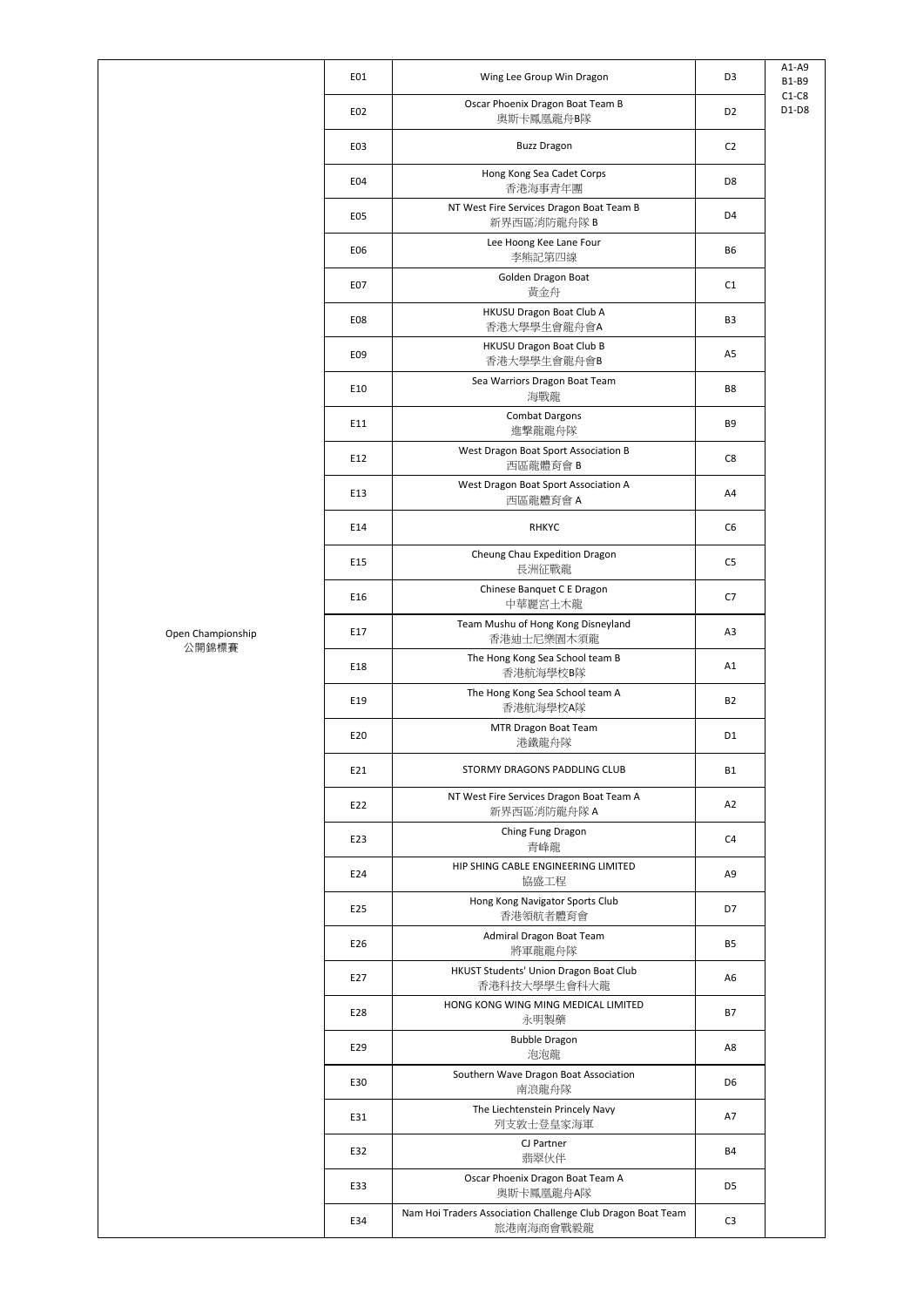|                                              | F01             | dongguanshitian Dragon Boat Team<br>東莞沙田龍舟隊                           | A1             | $A1-A8$<br><b>B1-B8</b> |
|----------------------------------------------|-----------------|-----------------------------------------------------------------------|----------------|-------------------------|
|                                              | F <sub>02</sub> | <b>Wise You</b>                                                       | A3             | $C1-C7$                 |
|                                              | F03             | Chinese Taipei(YiLan)<br>中華台北宜蘭縣羅東鎮公所                                 | C7             |                         |
|                                              | F04             | SHENZHEN RURAL COMMERCIAL BANK DRAGON BOAT TEAM<br>深圳农村商业银行龙舟队        | C6             |                         |
|                                              | <b>F05</b>      | <b>PODSI DKI Jakarta</b>                                              | <b>B1</b>      |                         |
|                                              | <b>F06</b>      | Dongguan Che'an Dragon Boat Team<br>东莞车安龙舟队                           | A5             |                         |
|                                              | <b>F07</b>      | <b>Thailand Dragon Boat</b>                                           | <b>B3</b>      |                         |
|                                              | <b>F08</b>      | <b>KPMG Singapore</b>                                                 | <b>B2</b>      |                         |
|                                              | F09             | <b>Tokyo Dragon Boat Club</b><br>東京龍舟                                 | <b>B7</b>      |                         |
|                                              | F <sub>10</sub> | <b>Outback Dragons Dubbo</b>                                          | C <sub>3</sub> |                         |
|                                              | F11             | Okinawa dragon boat racing team<br>沖縄龍舟                               | A7             |                         |
| International Open Championship<br>國際公開錦標賽   | F12             | Light Weight - Taiwan Dongshan Dream Hunter DBC<br>輕盈纖暢-台灣宜蘭冬山追夢獵人龍舟隊 | C <sub>4</sub> |                         |
|                                              | F <sub>13</sub> | Windsor Arch Nanhai Jiu Jiang Dragon Boat Men's Team<br>名门世家南海九江男子龙舟队 | <b>B5</b>      |                         |
|                                              | F14             | Water Vipers Powered By Afterburn Fitness<br>激光蛇隊                     | <b>B4</b>      |                         |
|                                              | F <sub>15</sub> | <b>Filipino Dragons (Singapore)</b>                                   | A4             |                         |
|                                              | F <sub>16</sub> | <b>Skrine Dragons</b>                                                 | <b>B8</b>      |                         |
|                                              | F17             | Taiwan Kaohsiung Dragon Boat Team<br>台灣高雄龍舟隊                          | C1             |                         |
|                                              | F <sub>18</sub> | <b>Typhoon Firemen</b>                                                | C <sub>5</sub> |                         |
|                                              | F <sub>19</sub> | The Sloths Dragon Boating Club                                        | <b>B6</b>      |                         |
|                                              | F <sub>20</sub> | <b>Maroochy Sea Serpents</b>                                          | A <sub>8</sub> |                         |
|                                              | F21             | Newcastle Dragon Hunters - Purple                                     | C <sub>2</sub> |                         |
|                                              | F <sub>22</sub> | Newcastle Dragon Hunters - Red                                        | A2             |                         |
|                                              | F <sub>23</sub> | <b>PYROS Dragonboat Team</b>                                          | A <sub>6</sub> |                         |
|                                              | G01             | BCF PIP Team Hope                                                     | A7             | $A1-A8$                 |
|                                              | G02             | <b>BCF PIP Team Courage</b>                                           | A <sub>6</sub> |                         |
|                                              | G03             | Dragons Abreast Hong Kong<br>香港乳龍                                     | A2             |                         |
| International Cancer Survivors' Championship | G04             | Pink Power Hong Kong (Team C)<br>粉紅戰士 (Team C)                        | A1             |                         |
| 國際癌症康復者錦標賽                                   | G05             | Pink Challengers BCWA Malaysia<br>粉紅战士                                | A <sub>3</sub> |                         |
|                                              | G06             | CEBU PINK PADDLERS DRAGON BOAT TEAM                                   | A <sub>5</sub> |                         |
|                                              | G07             | Pink Power Hong Kong (Team A)<br>粉紅戰士 (Team A)                        | A4             |                         |
|                                              | G08             | Pink Power Hong Kong (Team B)<br>粉紅戰士 (Team B)                        | A8             |                         |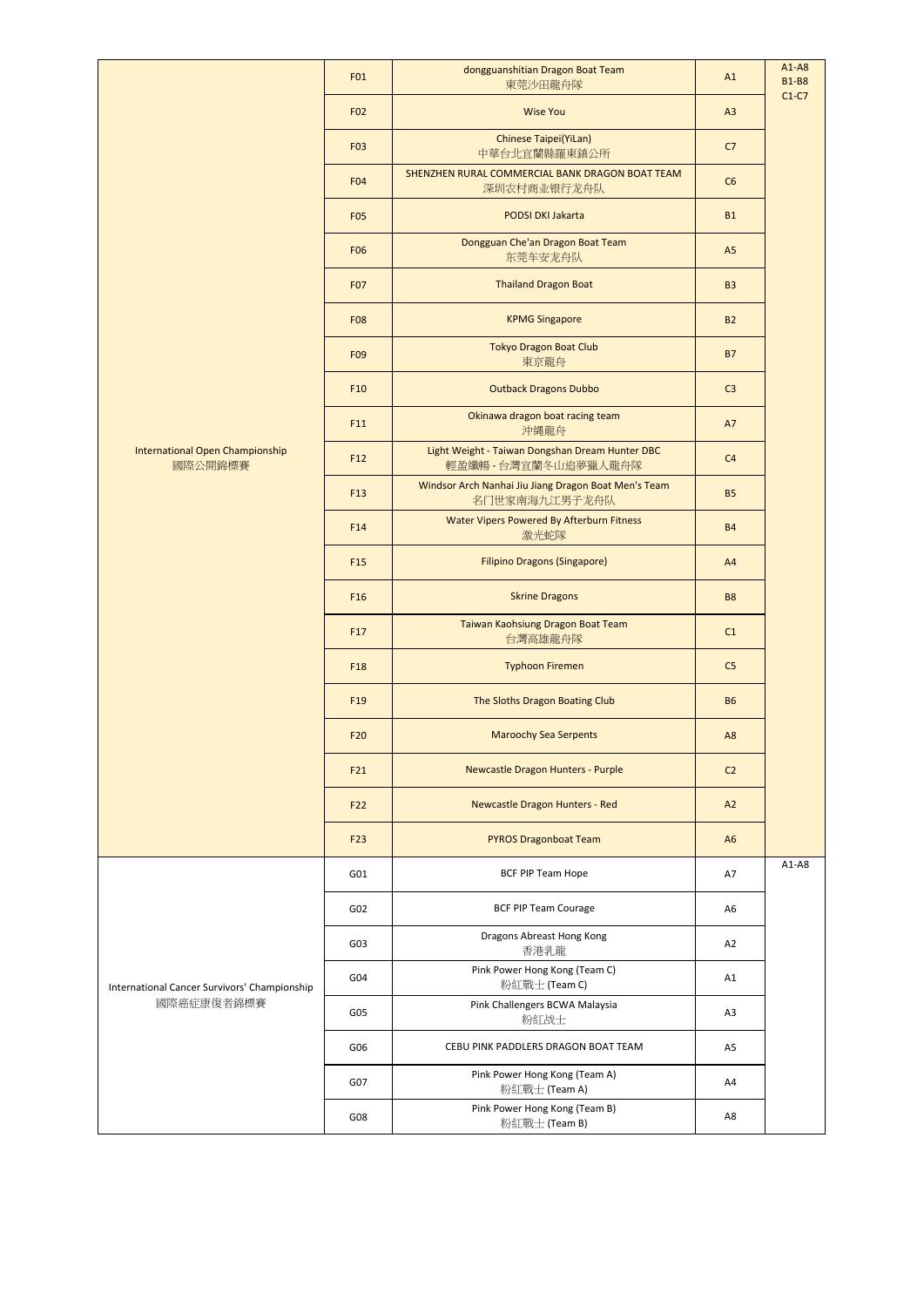| 比賽項目<br>Category   | 隊伍編號<br>Team No. | 隊伍名稱<br><b>Team Name</b>                                              | 抽籤結果<br><b>Draw Results</b> | 抽籤代號<br><b>Draw Code</b> |
|--------------------|------------------|-----------------------------------------------------------------------|-----------------------------|--------------------------|
|                    | A01              | Hong Kong Correctional Services Department Dragon Boat Team<br>懲教署龍舟隊 | C <sub>5</sub>              | $A1-A9$<br><b>B1-B9</b>  |
|                    | A02              | Auxiliary Medical Service Dragon Boat Team<br>醫療輔助隊龍舟隊                | D <sub>3</sub>              | $C1-C8$<br>$D1-D8$       |
|                    | A03              | Oscar Phoenix Dragon Boat Team<br>奥斯卡鳳凰龍舟隊                            | <b>B7</b>                   |                          |
|                    | A04              | Police Dragon Boat Club<br>警察龍舟會                                      | D7                          |                          |
|                    | A05              | Spider-Man Far From Home Team<br>蜘蛛俠決戰千里隊                             | D <sub>8</sub>              |                          |
|                    | A06              | Buzz Dragon - Green                                                   | D <sub>6</sub>              |                          |
|                    | A07              | Buzz Dragon - Yellow                                                  | A <sub>3</sub>              |                          |
|                    | A08              | Seagods Red                                                           | <b>B2</b>                   |                          |
|                    | A09              | <b>BT Plus</b>                                                        | <b>B4</b>                   |                          |
|                    | A10              | <b>Mad Paddlers</b><br>狂龍                                             | <b>B1</b>                   |                          |
|                    | A11              | TMCC - TUEN MUN CANOE CLUB<br>獨木龍                                     | C7                          |                          |
|                    | A12              | Swift Dragon<br>婕龍                                                    | C <sub>2</sub>              |                          |
|                    | A13              | <b>RHKYC</b>                                                          | C <sub>3</sub>              |                          |
|                    | A14              | Altius Dragon<br>飛昇龍                                                  | B9                          |                          |
|                    | A15              | Victoria Recreation Club (VRC)                                        | A1                          |                          |
|                    | A16              | Team Mushu of Hong Kong Disneyland<br>香港迪士尼樂園木須龍                      | A2                          |                          |
| 混合錦標賽              | A17              | MTR Dragon Boat Team<br>港鐵龍舟隊                                         | <b>B6</b>                   |                          |
| Mixed Championship | A18              | STORMY DRAGONS PADDLING CLUB                                          | A7                          |                          |
|                    | A19              | Hong Kong Institution of Engineers Dragon Boat Team<br>香港工程師學會龍舟隊     | A4                          |                          |
|                    | A20              | NT West Mix Dragon Boat Team<br>新西混雙龍                                 | C1                          |                          |
|                    | A21              | HONG KONG HEALTHY DRAGON<br>榮利集團健龍社                                   | C <sub>6</sub>              |                          |
|                    | A22              | Standard Chartered Bank Dragon Boat Team B<br>渣打銀行龍舟隊B隊               | A9                          |                          |
|                    | A23              | Standard Chartered Bank Dragon Boat Team A<br>渣打銀行龍舟隊A隊               | <b>B5</b>                   |                          |

| A24 | Dragon Challengers HK<br>香港挑戰龍龍舟會              | C <sub>4</sub> |
|-----|------------------------------------------------|----------------|
| A25 | FIRE WELL HOT POT & SEEFOOD RESTAURANT<br>火井火鍋 | D <sub>4</sub> |
| A26 | Sea Cucumbers                                  | D1             |
| A27 | HK Japnese Dragon Boat Club                    | C <sub>8</sub> |
| A28 | PLEASING LIGHT SPICY DRAGON<br>喜悅光青鷹           | B <sub>8</sub> |
| A29 | Everbright Sun Hung Kai<br>光大新鴻基               | D <sub>2</sub> |
| A30 | <b>Dragon Generation</b><br>龍的傳人               | A5             |

## **2019 CCB (Asia) Hong Kong International Dragon Boat Races 2019 建行(亞洲)香港國際龍舟邀請賽 15 June, 2019 (Saturday) 2019年6月15日(星期六)**

**標準龍 400 米賽事**

**400 Meters Standard Boat Races**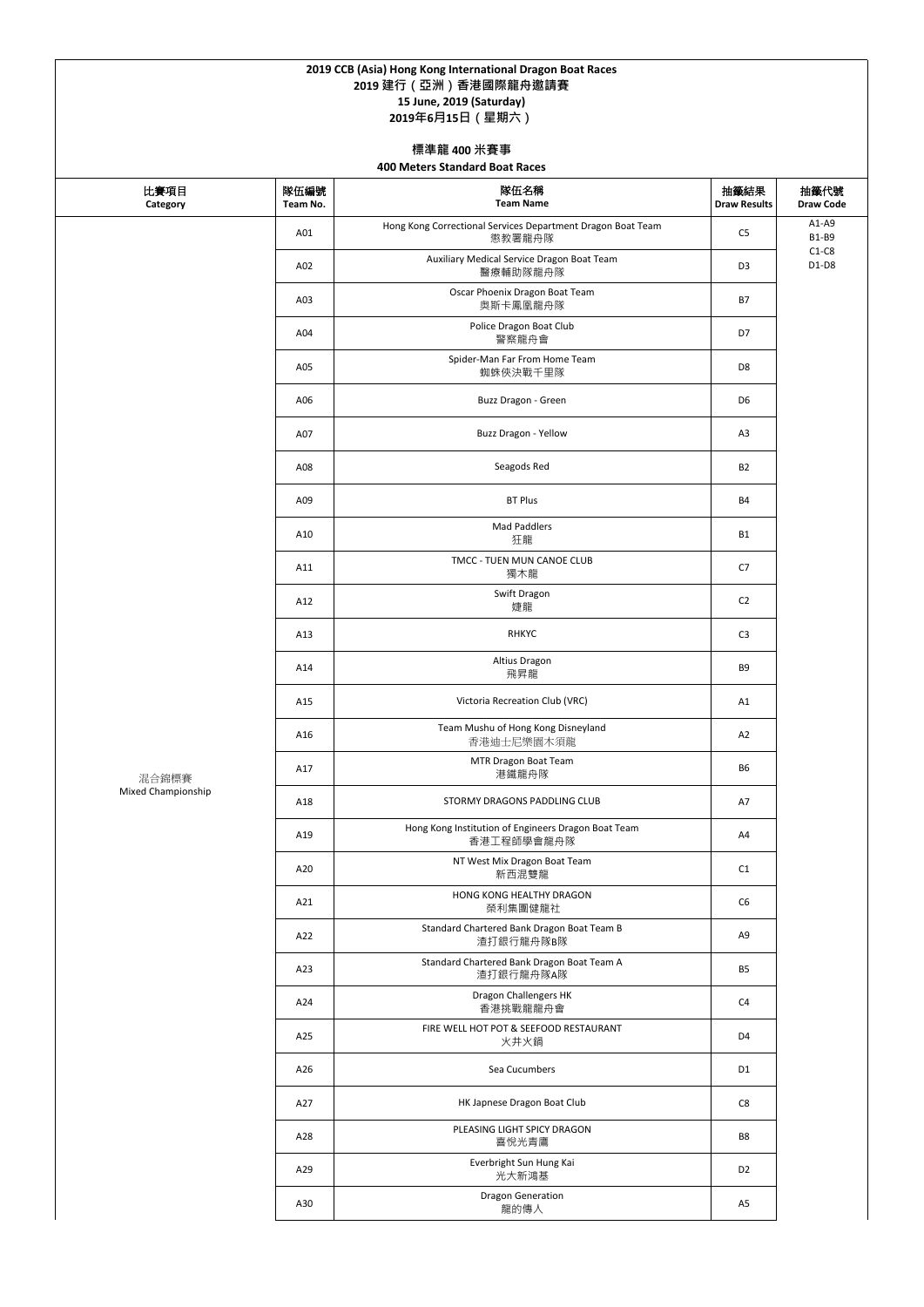|                                             | A31        | <b>HKICPA Dragon Boat Team</b><br>香港會計師公會龍舟隊                             | B <sub>3</sub> |                         |
|---------------------------------------------|------------|--------------------------------------------------------------------------|----------------|-------------------------|
|                                             | A32        | Nam Hoi Traders Association Challenge Club Dragon Boat Team<br>旅港南海商會戰毅龍 | D <sub>5</sub> |                         |
|                                             | A33        | Lion Art Dragon<br>獅藝龍                                                   | A <sub>6</sub> |                         |
|                                             | A34        | German Dragons                                                           | A8             |                         |
|                                             | <b>B01</b> | Clube de Canoagem Baía do Mar<br>海灣獨木舟會                                  | A7             | $A1-A8$<br><b>B1-B8</b> |
|                                             | <b>B02</b> | dongguanshitian Dragon Boat Team<br>東莞沙田龍舟隊                              | C8             | $C1-C8$                 |
|                                             | <b>B03</b> | <b>Tai Tam Tigers</b>                                                    | A4             |                         |
|                                             | <b>B04</b> | Chinese Taipei A-La Team<br>中華台北 - 阿拉戰隊                                  | <b>B8</b>      |                         |
|                                             | <b>B05</b> | <b>Spanish Dragons</b>                                                   | C <sub>4</sub> |                         |
|                                             | <b>B06</b> | <b>Thailand Dragon Boat</b>                                              | C <sub>3</sub> |                         |
|                                             | <b>B07</b> | <b>KPMG Singapore</b>                                                    | A <sub>6</sub> |                         |
|                                             | <b>B08</b> | <b>Tokyo Dragon Boat Club</b><br>東京龍舟                                    | C2             |                         |
|                                             | <b>B09</b> | <b>Outback Dragons Dubbo</b>                                             | C <sub>5</sub> |                         |
|                                             | <b>B10</b> | FOK LONG DRAGON BOAT TEAM<br>福龍體育會                                       | <b>B2</b>      |                         |
|                                             | <b>B11</b> | Pink Challengers BCWA Malaysia<br>粉紅战士                                   | C7             |                         |
|                                             | <b>B12</b> | Water Vipers Powered By Afterburn Fitness<br>激光蛇隊                        | A <sub>8</sub> |                         |
| 國際混合錦標賽<br>International Mixed Championship | <b>B13</b> | <b>Filipino Dragons (Singapore)</b>                                      | <b>B1</b>      |                         |
|                                             | <b>B14</b> | <b>Skrine Dragons</b>                                                    | <b>B3</b>      |                         |
|                                             | <b>B15</b> | <b>Summer Dragons/US Navy</b>                                            | <b>B6</b>      |                         |
|                                             | <b>B16</b> | Typhoon                                                                  | A2             |                         |
|                                             | <b>B17</b> | <b>BCF PIP</b>                                                           | C6             |                         |
|                                             | <b>B18</b> | PADS Adaptive Dragon Boat Team                                           | <b>B4</b>      |                         |
|                                             | <b>B19</b> | <b>Maroochy Sea Serpents</b>                                             | C1             |                         |
|                                             | <b>B20</b> | Newcastle Dragon Hunters - Purple                                        | A3             |                         |
|                                             | <b>B21</b> | Newcastle Dragon Hunters - Red                                           | <b>B7</b>      |                         |
|                                             | <b>B22</b> | <b>CU DRAGON BOAT THAILAND</b>                                           | A1             |                         |
|                                             | <b>B23</b> | <b>PYROS Dragonboat Team</b>                                             | <b>B5</b>      |                         |
|                                             | <b>B24</b> | LBT Denver Dragonboat Club                                               | A5             |                         |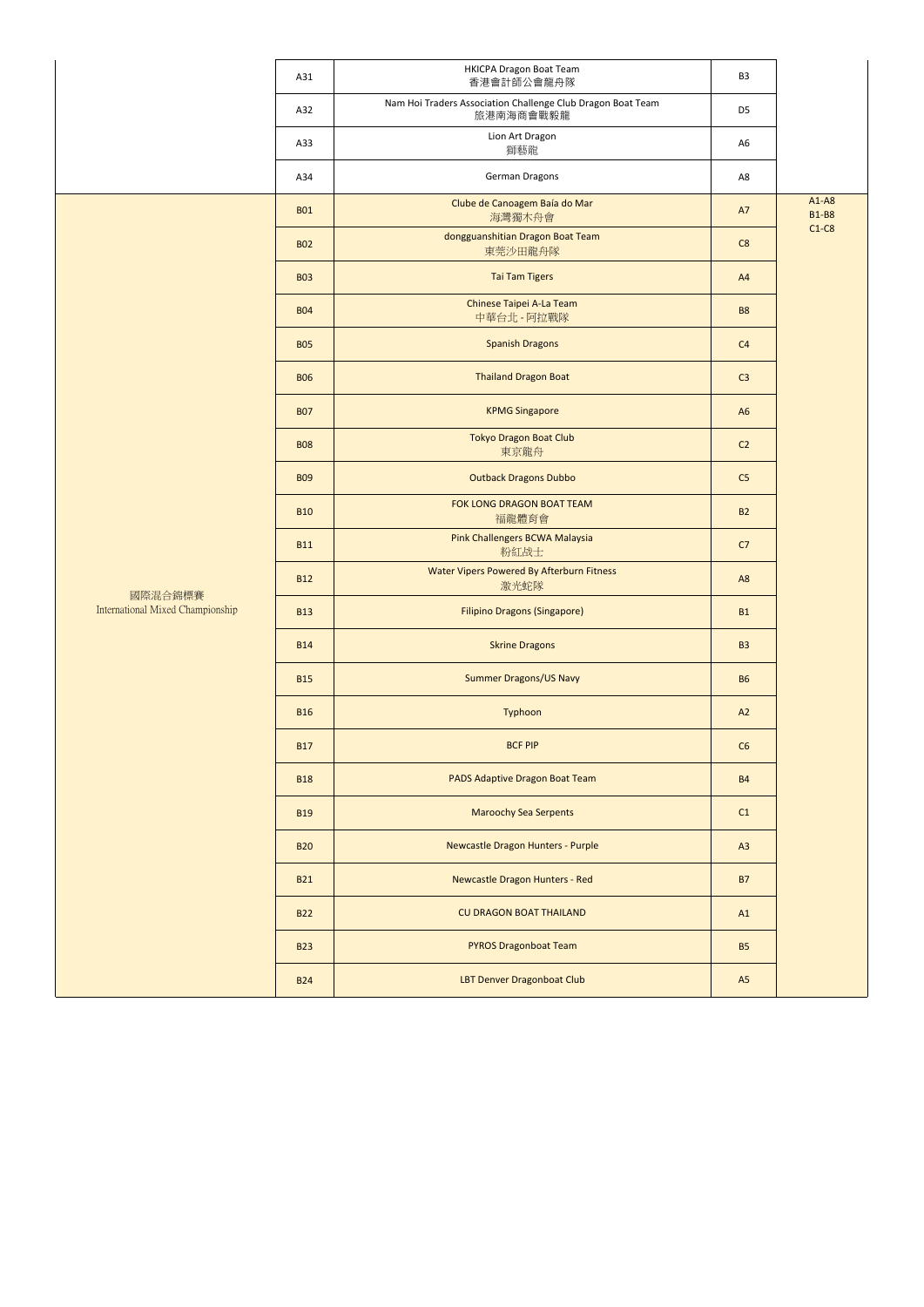|                                                 | E01             | Hong Kong Crazy Dragon<br>香港暴速龍                                            | C8             | $A1-A9$<br><b>B1-B8</b> |
|-------------------------------------------------|-----------------|----------------------------------------------------------------------------|----------------|-------------------------|
|                                                 | E02             | <b>KAI CHING</b><br>啓清                                                     | A2             | $C1-C8$                 |
|                                                 | E03             | Mr.Dragon @3 Wood Timber<br>三木板門健兒                                         | A <sub>6</sub> |                         |
|                                                 | E04             | Oscar Phoenix Dragon Boat Team<br>奥斯卡鳳凰龍舟隊                                 | A7             |                         |
|                                                 | E05             | Freudenberg & Vilene Dragon Boat Racing Team<br>科德寶寶翎龍舟隊                   | B <sub>3</sub> |                         |
|                                                 | E06             | <b>Buzz Dragon</b>                                                         | C <sub>2</sub> |                         |
|                                                 | E07             | Universal Candle United Fishery Dragon Boat Team<br>宇宙燭業聯漁龍                | <b>B4</b>      |                         |
|                                                 | E08             | Seagods White                                                              | A3             |                         |
|                                                 | E09             | Chinese International School Dragon Boat<br>漢基國際學校龍舟隊                      | B8             |                         |
|                                                 | E10             | <b>RHKYC</b>                                                               | <b>B1</b>      |                         |
|                                                 | E11             | Hong Kong Fire Services Dargon Boat Team<br>香港消防處龍舟隊                       | C <sub>5</sub> |                         |
|                                                 | E12             | Ching Fung C E Dragon<br>青峰土木龍                                             | C7             |                         |
| 公開錦標賽<br>Open Championship                      | E13             | The Dragon Boat Team of The Education University of Hong Kong<br>香港教育大學龍舟隊 | C1             |                         |
|                                                 | E14             | STORMY DRAGONS PADDLING CLUB                                               | <b>B6</b>      |                         |
|                                                 | E15             | <b>BEST FRIEND (A KUNG KOK)</b><br>百匯坊(亞公角)                                | ${\sf B2}$     |                         |
|                                                 | E16             | TAI PO<br>大埔                                                               | <b>B7</b>      |                         |
|                                                 | E17             | TAI O DRAGON BOAT TEAM<br>大澳龍舟隊                                            | A5             |                         |
|                                                 | E18             | Fish Eagle Dragon Boat Team<br>漁鷹挑戰龍                                       | B <sub>5</sub> |                         |
|                                                 | E19             | Works of Diving Co.Ltd. - South Eagles<br>水下建設 - 南鷹龍舟會                     | C <sub>3</sub> |                         |
|                                                 | E20             | Wing Lee Group Win Dragon                                                  | A4             |                         |
|                                                 | E21             | HK Japnese Dragon Boat Club                                                | A9             |                         |
|                                                 | E22             | Hien Lee Tung Hing Lung<br>顯利工程同慶龍                                         | C <sub>4</sub> |                         |
|                                                 | E23             | The Liechtenstein Princely Navy<br>列支敦士登皇家海軍                               | A1             |                         |
|                                                 | E24             | <b>ELEEELS Woof Dragon</b>                                                 | C6             |                         |
|                                                 | E25             | Nam Hoi Traders Association Challenge Club Dragon Boat Team<br>旅港南海商會戰毅龍   | A8             |                         |
|                                                 | CO <sub>1</sub> | Hong Kong Construction United Fishery Dragon Boat Team<br>香港建築聯漁龍          | A3             | $A1-A9$                 |
|                                                 | CO <sub>2</sub> | Lau Wing Kee Fei Dragon<br>劉榮記蜚龍                                           | A7             |                         |
| 生力清啤女子錦標賽<br>San Mig Light Women's Championship | CO <sub>3</sub> | <b>RHKYC</b>                                                               | A4             |                         |
|                                                 | CO <sub>4</sub> | STORMY DRAGONS PADDLING CLUB                                               | A5             |                         |
|                                                 | CO <sub>5</sub> | Lik Sun Engineering Bon du Fond<br>力伸工程妳小龍                                 | A <sub>9</sub> |                         |
|                                                 | CO6             | Hong Kong Freedom Dragon<br>香港自由龍                                          | A <sub>6</sub> |                         |
|                                                 | CO <sub>7</sub> | <b>HKUST Students' Union Dragon Boat Club</b><br>香港科技大學學生會科大龍              | A <sub>8</sub> |                         |
|                                                 | CO8             | <b>AWA Globe Paddlers</b>                                                  | A2             |                         |
|                                                 | CO <sub>9</sub> | So French                                                                  | A1             |                         |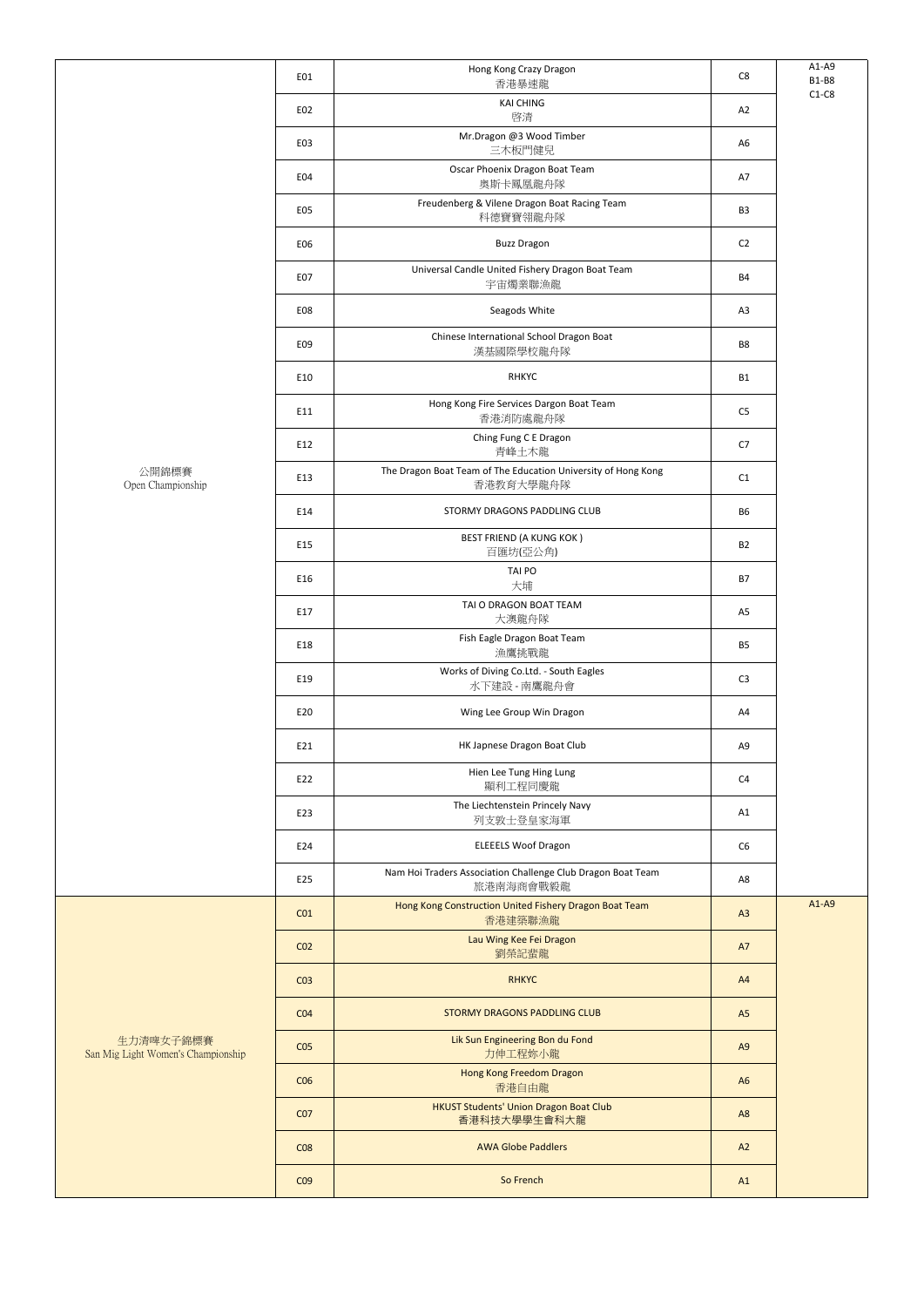|                                            | FO <sub>1</sub>  | <b>TEAM HILERA</b>                                                    | A1             | $A1-A7$<br><b>B1-B7</b> |
|--------------------------------------------|------------------|-----------------------------------------------------------------------|----------------|-------------------------|
|                                            | F02              | Temasek Polytechnic Dragon Boat Team<br>淡马锡理工学院                       | <b>B5</b>      | $C1-C7$                 |
|                                            | F03              | Maroochy Sea Serpents                                                 | B <sub>3</sub> |                         |
|                                            | F04              | Typhoon                                                               | <b>B4</b>      |                         |
|                                            | F <sub>0</sub> 5 | Wise You                                                              | C <sub>3</sub> |                         |
|                                            | F06              | Chinese Taipei(YiLan)<br>中華台北宜蘭縣羅東鎮公所                                 | <b>B7</b>      |                         |
|                                            | F <sub>0</sub> 7 | SHENZHEN RURAL COMMERCIAL BANK DRAGON BOAT TEAM<br>深圳农村商业银行龙舟队        | C1             |                         |
|                                            | F <sub>0</sub> 8 | Dongguan Che'an Dragon Boat Team<br>东莞车安龙舟队                           | C <sub>2</sub> |                         |
|                                            | F09              | United Korea Dragon Boat Team                                         | B1             |                         |
|                                            | F10              | <b>Outback Dragons Dubbo</b>                                          | C <sub>4</sub> |                         |
| 國際公開錦標賽<br>International Open Championship | F11              | Okinawa dragon boat racing team<br>沖縄龍舟                               | A <sub>5</sub> |                         |
|                                            | F12              | Light Weight - Taiwan Dongshan Dream Hunter DBC<br>輕盈纖暢-台灣宜蘭冬山追夢獵人龍舟隊 | A4             |                         |
|                                            | F13              | FOK LONG DRAGON BOAT TEAM<br>福龍體育會                                    | <b>B2</b>      |                         |
|                                            | F14              | Windsor Arch Nanhai Jiu Jiang Dragon Boat Men's Team<br>名门世家南海九江男子龙舟队 | A <sub>6</sub> |                         |
|                                            | F15              | Filipino Dragons (Singapore)                                          | A2             |                         |
|                                            | F16              | <b>Skrine Dragons</b>                                                 | C6             |                         |
|                                            | F17              | Taiwan Kaohsiung Dragon Boat Team<br>台灣高雄龍舟隊                          | B <sub>6</sub> |                         |
|                                            | F18              | PADS Adaptive Dragon Boat Team                                        | A7             |                         |
|                                            | F19              | The Sloths Dragon Boating Club                                        | C7             |                         |
|                                            | F20              | Newcastle Dragon Hunters - Purple                                     | A3             |                         |
|                                            | F21              | PYROS Dragonboat Team                                                 | C5             |                         |
|                                            | G01              | Creative Adventure Hong Kong Crazy Dragon<br>創意歷奇暴速龍                  | <b>B3</b>      | $A1-A7$<br><b>B2-B7</b> |
|                                            | G02              | Subway                                                                | <b>B5</b>      |                         |
|                                            | G03              | <b>Sky Dragon Abalone</b><br>天龍鮑魚                                     | <b>B2</b>      |                         |
| 商行錦標賽<br>Inter-Company Championship        | G <sub>04</sub>  | Zung Yue Aluminium Engineering Company<br>頒譽鋁鋼駿義龍                     | <b>B4</b>      |                         |
|                                            | G05              | Team Mushu of Hong Kong Disneyland<br>香港迪士尼樂園木須龍                      | A <sub>5</sub> |                         |
|                                            | G06              | <b>MTR Dragon Boat Team</b><br>港鐵龍舟隊                                  | A3             |                         |
|                                            | G07              | <b>BEST FRIEND</b><br>百匯坊                                             | A2             |                         |
|                                            | G08              | FANCY DESIGN 挑戰龍<br>香港挑戰龍龍舟會                                          | A <sub>6</sub> |                         |
|                                            | G09              | FIRE WELL HOT POT & SEEFOOD RESTAURANT<br>火井火鍋                        | <b>B6</b>      |                         |
|                                            | G10              | <b>New World Sports Club</b><br>新世界體育會                                | <b>B7</b>      |                         |
|                                            | G11              | <b>BEAUSTYLE</b>                                                      | A1             |                         |
|                                            | G12              | Hong Kong Greening Contractors Association<br>香港園境承造商協會               | <b>A7</b>      |                         |
|                                            | G13              | <b>CBCHK Dragon Boat Team</b><br>香港銀行華員會70周年銀員龍                       | A4             |                         |
|                                            |                  |                                                                       |                |                         |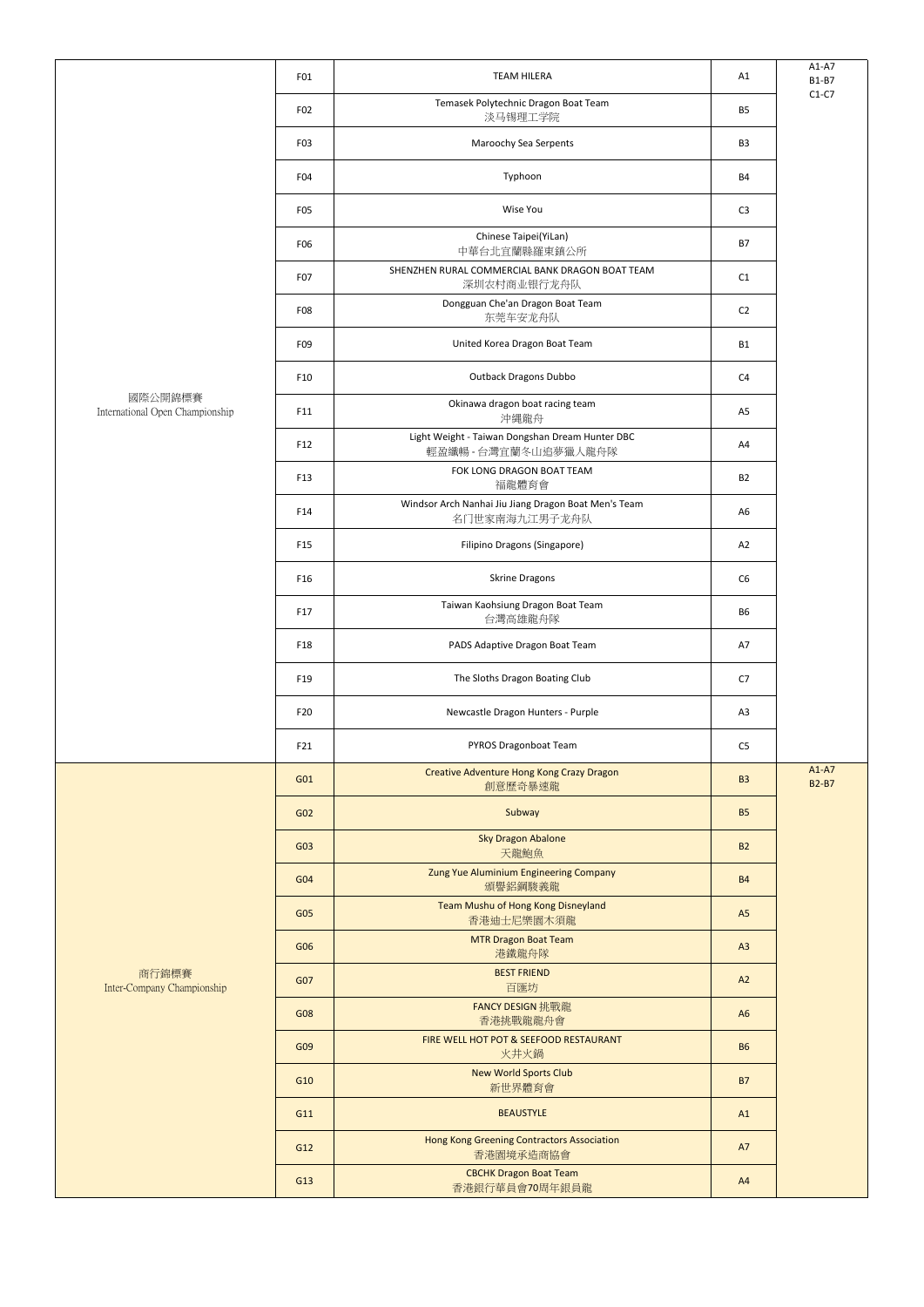| 國際女子錦標賽<br>International Women's Championship                                                                         | D01             | PADS Adaptive Dragon Boat Team                                                       | A7             | $A1-A9$ |
|-----------------------------------------------------------------------------------------------------------------------|-----------------|--------------------------------------------------------------------------------------|----------------|---------|
|                                                                                                                       | D <sub>02</sub> | Lady Buzz                                                                            | A1             |         |
|                                                                                                                       | D <sub>03</sub> | Windsor Arch Nanhai Jiu Jiang Dragon Boat Women's Team<br>名门世家南海九江女子龙舟队              | A2             |         |
|                                                                                                                       | D <sub>04</sub> | Summer Dragons/US Navy                                                               | A <sub>5</sub> |         |
|                                                                                                                       | <b>D05</b>      | CEBU PINK PADDLERS DRAGON BOAT TEAM                                                  | A9             |         |
|                                                                                                                       | D <sub>06</sub> | <b>BCF PIP</b>                                                                       | A <sub>3</sub> |         |
|                                                                                                                       | D <sub>07</sub> | The Sloths Dragon Boating Club                                                       | A8             |         |
|                                                                                                                       | <b>D08</b>      | Newcastle Dragon Hunters - Purple                                                    | A4             |         |
|                                                                                                                       | D <sub>09</sub> | PYROS Dragonboat Team                                                                | A <sub>6</sub> |         |
|                                                                                                                       | H <sub>01</sub> | <b>HKBU DRAGON BOAT TEAM</b><br>香港浸會大學龍舟隊                                            | A3             | $A1-A7$ |
| 青年錦標賽暨中國香港龍舟總會主席盾<br>Youth Championship cum HKCDBA Chairman<br>Shield                                                 | H <sub>02</sub> | Universal Candle United Fishery Dragon Boat Team<br>宇宙燭業聯漁龍                          | A4             |         |
|                                                                                                                       | H <sub>03</sub> | Lee Hoong Kee Lane Four<br>李熊記第四線                                                    | A <sub>6</sub> |         |
|                                                                                                                       | H <sub>04</sub> | The Hong Kong Sea School<br>香港航海學校                                                   | A1             |         |
|                                                                                                                       | <b>H05</b>      | HKUST Students' Union Dragon Boat Club<br>香港科技大學學生會科大龍                               | A2             |         |
|                                                                                                                       | H <sub>06</sub> | Works of Diving Co.Ltd. - South Eagles<br>水下建設 - 南鷹龍舟會                               | A <sub>5</sub> |         |
|                                                                                                                       | H <sub>07</sub> | City University of Hong Kong (City U) Dragon Boat Team<br>香港城市大學龍舟隊                  | A7             |         |
| 香港潮屬社團總會紀律部隊邀請賽<br>Federation of Hong Kong Chiu Chow Community<br>Organizations Disciplinary Forces Invitational Race | 101             | CASDBT<br>民安隊龍舟隊                                                                     | A1             | $A1-A7$ |
|                                                                                                                       | 102             | Hong Kong Customs & Excise<br>香港海關                                                   | A <sub>5</sub> |         |
|                                                                                                                       | 103             | Auxiliary Medical Service Dragon Boat Team<br>醫療輔助隊龍舟隊                               | A4             |         |
|                                                                                                                       | 104             | <b>IMMIGRATION DEPARTMENT STAFF CLUB</b><br>入境事務處職員同樂會                               | A2             |         |
|                                                                                                                       | 105             | Police Dragon Boat Club<br>警察龍舟會                                                     | A7             |         |
|                                                                                                                       | 106             | Hong Kong Fire Services Dargon Boat Team<br>香港消防處龍舟隊                                 | A <sub>3</sub> |         |
|                                                                                                                       | 107             | Hong Kong Correctional Services Department Dragon Boat Team<br>懲教署龍舟隊                | A6             |         |
|                                                                                                                       |                 | Prize Presentation 頒獎典禮<br>30 minutes after the posting time of result 決賽成績公佈後30分鐘舉行 |                |         |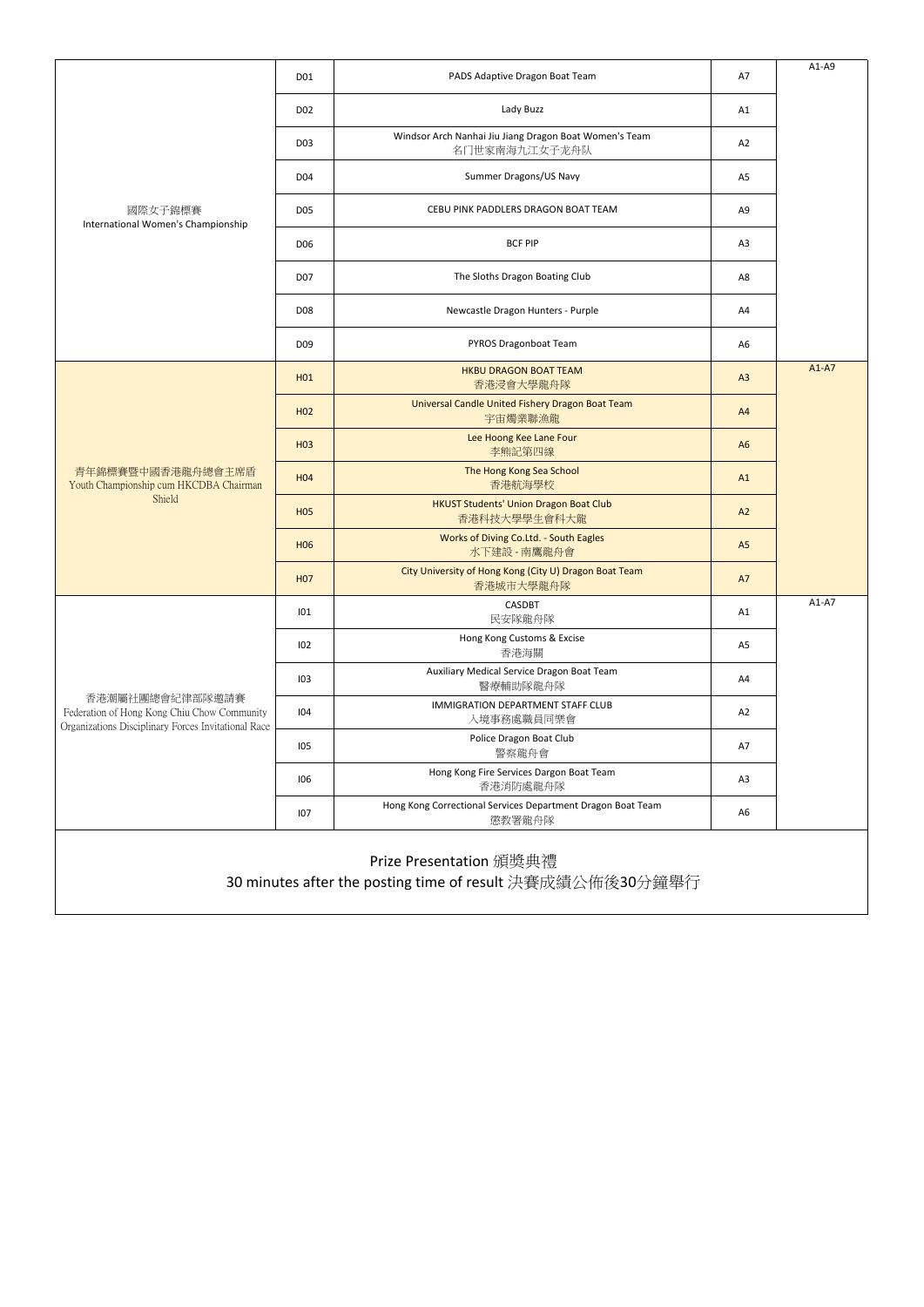## **2019 CCB (Asia) Hong Kong International Dragon Boat Races 2019 建行(亞洲)香港國際龍舟邀請賽 16 June, 2019 (Sunday) 2019年6月16日(星期日)**

| 比賽項目<br>Category                                                     | 隊伍編號<br>Team No. | 隊伍名稱<br><b>Team Name</b>                                           | 抽籤結果<br><b>Draw Results</b> | 抽籤代號<br><b>Draw Code</b>  |
|----------------------------------------------------------------------|------------------|--------------------------------------------------------------------|-----------------------------|---------------------------|
| 建行 (亞洲) - 中企協龍舟邀請賽<br>CCB (Asia) HKCEA Dragon Boat Invitational Race | L <sub>01</sub>  | <b>BOCI Dragon Boat Team</b><br>中銀國際龍舟隊                            | A <sub>5</sub>              | $A1-A8$                   |
|                                                                      | L <sub>02</sub>  | China Harbour Team<br>中國港灣龍舟隊                                      | A4                          |                           |
|                                                                      | L03              | China Mobile Dragon Boat Team<br>中國移動龍舟隊                           | A8                          |                           |
|                                                                      | L04              | China Unicom Global<br>中國聯通國際                                      | A7                          |                           |
|                                                                      | L05              | Chinalife Overseas Dragon Boat Team<br>國壽海外龍舟隊                     | A <sub>3</sub>              |                           |
|                                                                      | L06              | <b>CR Construction Company Ltd</b><br>華營建築                         | A2                          |                           |
|                                                                      | L07              | CTG Dragon Boat Team<br>中國電信國際有限公司龍舟隊                              | A <sub>6</sub>              |                           |
|                                                                      | L08              | Everbright Sun Hung Kai<br>光大新鴻基                                   | A1                          |                           |
|                                                                      | N <sub>01</sub>  | <b>Southern District Council</b>                                   | A1                          | $A1 - A8$<br><b>B1-B7</b> |
|                                                                      | <b>N02</b>       | <b>Sha Tin Sports Association Limited</b><br>沙田體育會有限公司             | A3                          |                           |
|                                                                      | <b>N03</b>       | Sai kung<br>西貢                                                     | <b>B5</b>                   |                           |
|                                                                      | <b>N04</b>       | YAU TSIM MONG<br>油尖旺                                               | <b>B3</b>                   |                           |
|                                                                      | <b>N05</b>       | Seawave<br>海浪                                                      | <b>B2</b>                   |                           |
|                                                                      | <b>N06</b>       | <b>KWUN TONG DISTRICT</b><br>觀塘區代表隊                                | <b>B7</b>                   |                           |
| 5-hour ENERGY 香港盃<br>5-hour ENERGY Hong Kong Trophy                  | <b>N07</b>       | Wan Chai TEEN Horizons Dragon Boat Team<br>灣仔青年TEEN地龍舟隊            | A2                          |                           |
|                                                                      | <b>N08</b>       | Tsing Yi Hop Chung Tong Dragon-Boat Association<br>青衣合眾堂龍舟會        | A <sub>5</sub>              |                           |
|                                                                      | N <sub>09</sub>  | KOWLOON CITY DISTRICT RECREATION AND SPORTS COUNCIL<br>九龍城區康樂體育促進會 | <b>B1</b>                   |                           |
|                                                                      | <b>N10</b>       | <b>Central and Western District Team</b><br>中西區代表隊                 | A7                          |                           |
|                                                                      | N11              | Sham Shui Po Sports Association Dragon Boat Team<br>深水埗體育會龍舟隊      | <b>B6</b>                   |                           |
|                                                                      | N <sub>12</sub>  | Tuen Mun 屯門                                                        | A <sub>8</sub>              |                           |
|                                                                      | N <sub>13</sub>  | Tsuen Wan 荃灣                                                       | <b>B4</b>                   |                           |
|                                                                      | N <sub>14</sub>  | Northern District 北區                                               | A4                          |                           |
|                                                                      | <b>N15</b>       | Eastern District 東區                                                | A <sub>6</sub>              |                           |

## **標準龍 400 米賽事 400 Meters Standard Boat Races**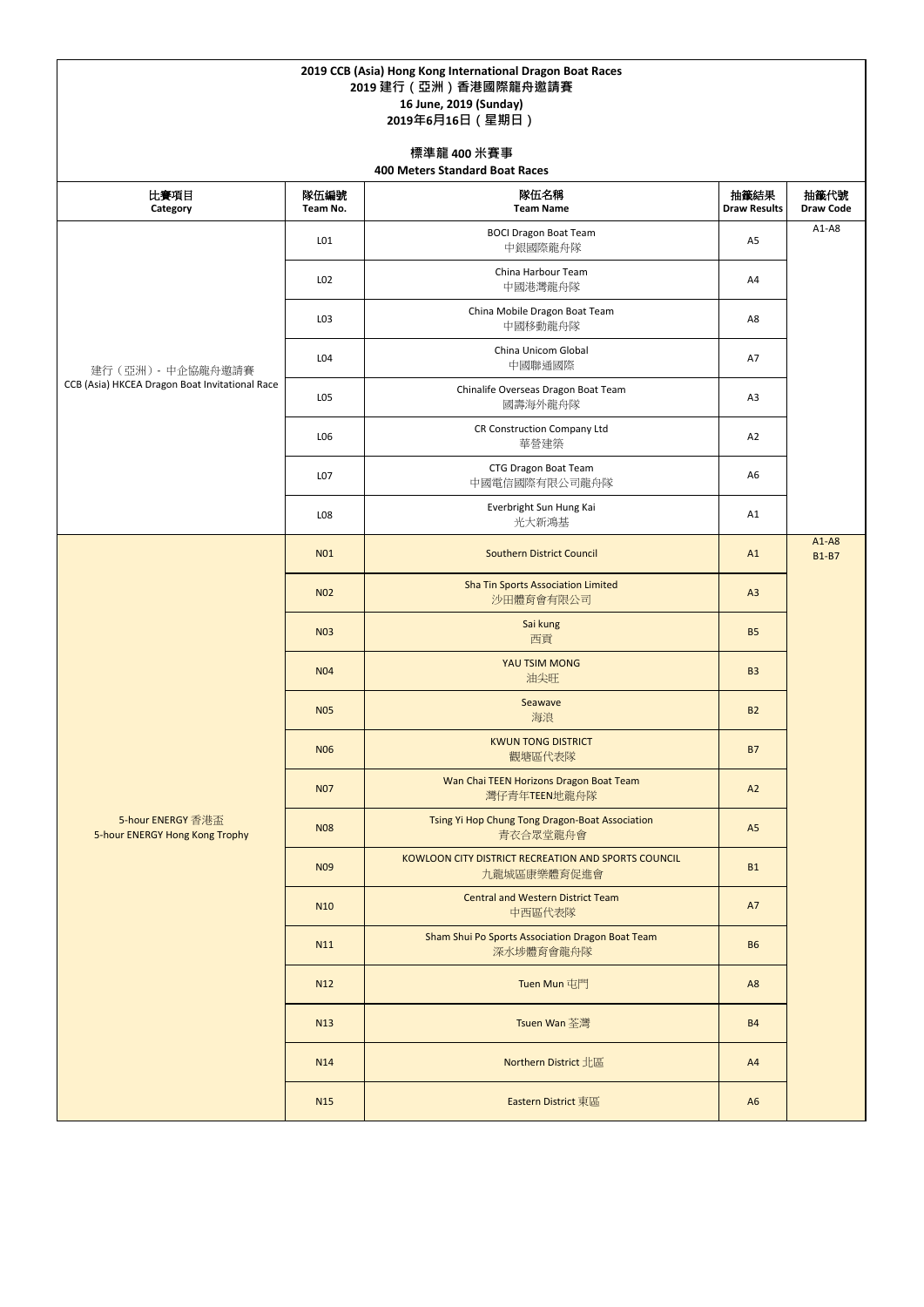| 建行 (亞洲)銀行錦標賽<br>CCB (Asia) Banking Championship                   | O01             | <b>DBS Bank RED Dragons</b><br>星展銀行紅火飛龍                                 | A <sub>5</sub> | $A1-A9$ |
|-------------------------------------------------------------------|-----------------|-------------------------------------------------------------------------|----------------|---------|
|                                                                   | O02             | <b>HSBC</b><br>滙豐                                                       | A3             |         |
|                                                                   | O03             | China Construction Bank (Asia)<br>中國建設銀行亞洲                              | A7             |         |
|                                                                   | O04             | CITIC Dragon<br>中信銀行(國際) - 中信龍                                          | A1             |         |
|                                                                   | O05             | Standard Chartered Bank Dragon Boat Team A<br>渣打銀行龍舟隊A隊                 | A4             |         |
|                                                                   | O06             | Morgan Stanley Dragon Boat Team<br>摩根士丹利龍舟隊                             | A <sub>9</sub> |         |
|                                                                   | O07             | Bank of China (Hong Kong) Dragon Boat Team<br>中銀(香港)龍舟隊                 | A2             |         |
|                                                                   | O08             | <b>BOCOM DRAGON BOAT TEAM</b><br>交通銀行龍舟隊                                | A <sub>6</sub> |         |
|                                                                   | O09             | <b>ICBC Flying Dragon</b><br>工商飛龍                                       | A8             |         |
|                                                                   | P01             | Chrisly Café<br>華星冰室                                                    | A2             | $A1-A9$ |
| QTSA x 黑白®港式奶茶盃<br>QTSA x Black & White® HK Style Milk Tea Trophy | P02             | Yu Mai<br>魚米                                                            | A4             |         |
|                                                                   | P03             | <b>Green River Restaurant</b><br>翠河餐廳                                   | A <sub>5</sub> |         |
|                                                                   | <b>P04</b>      | <b>TAI HING</b><br>太興                                                   | A7             |         |
|                                                                   | <b>P05</b>      | <b>Yuen Kee</b><br>源記龍舟隊                                                | A <sub>6</sub> |         |
|                                                                   | <b>P06</b>      | FrieslandCampina HK<br>香港菲仕蘭                                            | A <sub>9</sub> |         |
|                                                                   | <b>P07</b>      | Men Wah Bing Teng<br>敏華冰廳                                               | A1             |         |
|                                                                   | <b>P08</b>      | Swiss Café<br>瑞士咖啡室                                                     | A3             |         |
|                                                                   | P09             | 大家樂龍舟隊                                                                  | A <sub>8</sub> |         |
| 國際展能錦標賽<br>International Paradragon Championship                  | Q <sub>01</sub> | Hong Kong Amputees Association Limited<br>鋼之鬥士協力共融隊                     | A2             | $A1-A7$ |
|                                                                   | Q <sub>02</sub> | NAAC Top Brilliance Dragon Boat Team<br>鄰舍輔導會智醒金龍隊                      | A <sub>5</sub> |         |
|                                                                   | Q03             | Donut Dragon<br>動玲龍                                                     | A <sub>3</sub> |         |
|                                                                   | Q04             | Golden Eagle Dignified Dragons (GED Dragons)<br>尊龍金鷹                    | A <sub>6</sub> |         |
|                                                                   | Q <sub>05</sub> | Light Weight - Taiwan Dongshan Dream Hunter DBC<br>輕盈纖暢 - 台灣宜蘭冬山追夢獵人龍舟隊 | A4             |         |
|                                                                   | Q06             | NAAC Hidden Talent Dragon Boat Team<br>鄰舍輔導會臥虎藏龍隊                       | A1             |         |
|                                                                   | Q07             | PADS Adaptive Dragon Boat Team                                          | A7             |         |